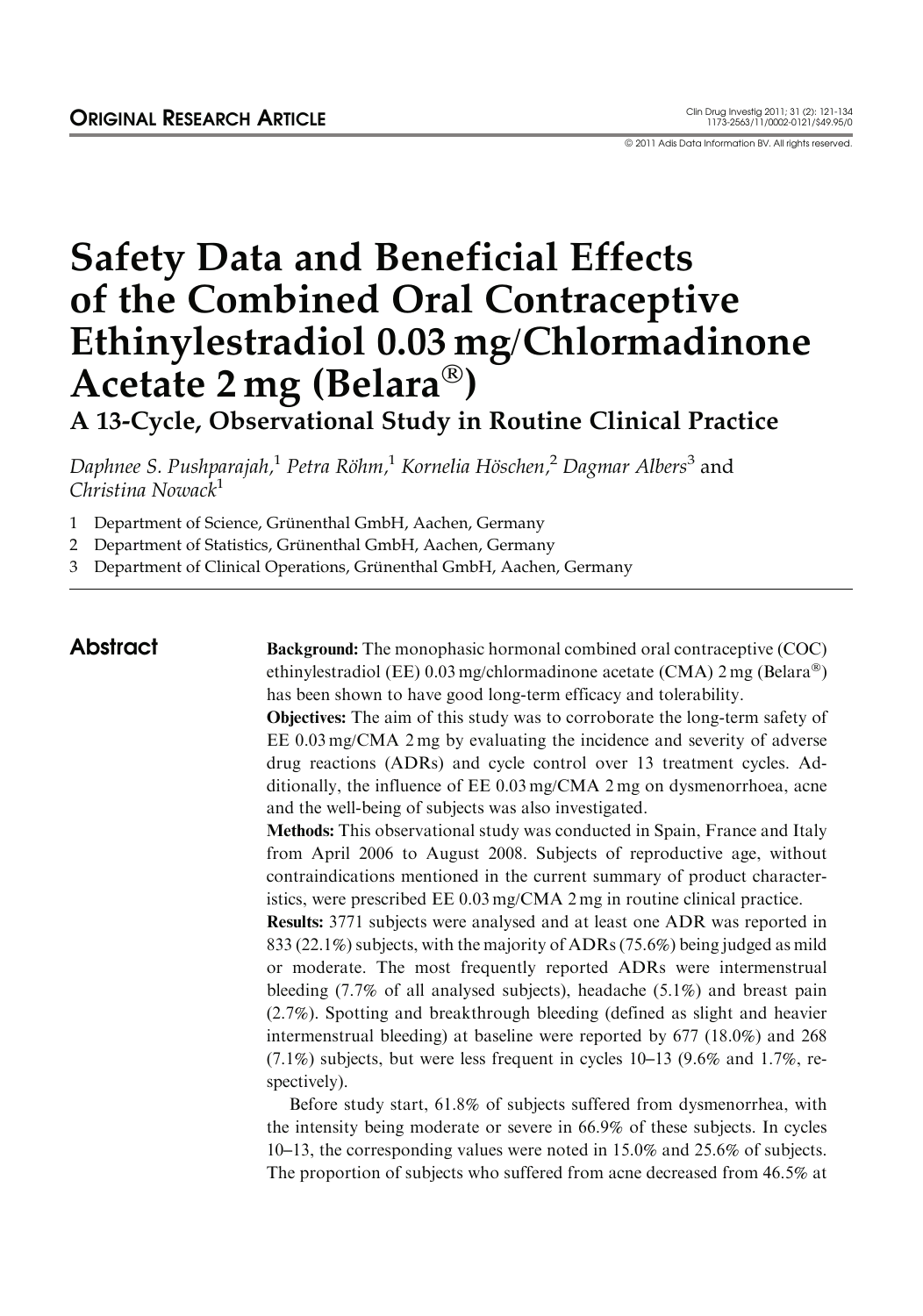study entry to 14.9% after 13 medication cycles. More than 50% of the subjects who had switched from another oral contraceptive (OC) pill stated that the tolerability of EE 0.03 mg/CMA 2 mg and their health-related well-being were much better or better after two cycles of EE 0.03 mg/CMA 2 mg than when they were taking their previous OC, and about 85% of the subjects assessed the tolerability of EE 0.03 mg/CMA 2 mg as very good or good during the study. Conclusion: These results re-affirmed the favourable ADR profile of the COC EE 0.03 mg/CMA 2 mg, as well as its good cycle control and beneficial effects on dysmenorrhoea, complaints typically occurring during the cycle, acne and well-being.

# Introduction

Belara® (Grünenthal GmbH, Aachen, Germany) is a monophasic hormonal combined oral contraceptive (COC) containing ethinylestradiol (EE) 0.03 mg and chlormadinone acetate (CMA) 2 mg per tablet. The special feature of this COC is the combination of the low dose of estrogen with CMA, which is derived from progesterone. EE 0.03 mg/CMA 2 mg has been marketed since 1999, and its safety profile, tolerability and anti-androgenic properties have been explored in several clinical $[1,2]$  and post-marketing surveillance studies.  $[3-5]$ 

Clinical signs of androgenization such as acne and hair loss<sup>[6]</sup> may have a pronounced negative impact on the general well-being of a woman. COCs with anti-androgenic properties have proved to be a useful approach in minimizing the effects of androgen-related skin changes.[7,8] CMA is a progestin (progesterone congener) with antiandrogenic activity that can contribute to the reduction of dermal manifestations of androgenization.[9-14] As an anti-androgenic progestin, CMA does not counteract an EE-induced increase in sex hormone-binding globulin and the correlated decrease in free testosterone.<sup>[14]</sup> Other antiandrogenic mechanisms of CMA result from the down-regulation of androgen receptors and inhibition of  $5$ - $\alpha$ -reductase type I, which in turn reduce the conversion of testosterone into dihydrotestosterone.[10,15-17] Although CMA is like progesterone in that it is anti-estrogenic, it also differs from progesterone in having slight corticosteroid and no anti-mineralocorticoid effects. In humans, CMA has been shown to have no pregnancy-maintaining effects.[15]

A study by Worret et al.<sup>[13]</sup> evaluated the efficacy of EE 0.03 mg/CMA 2 mg for the treatment of mild to moderate papulopustular acne of the face and acne-related disorders in comparison to an EE/levonorgestrel-containing pill (Microgynon®, Bayer Schering Pharma AG, Berlin, Germany). 199 female subjects with acne were enrolled, and for 59.4% of the women taking EE 0.03 mg/CMA 2 mg and 45.9% taking EE/ levonorgestrel the number of papules/pustules present on admission had decreased by at least 50% in the twelfth medication cycle. The relative frequency of women with complete resolution at cycle 12 was 16.5% and 4.3%, respectively. Similarly, in a study of 377 women, there was a significantly higher response in moderate papulopustular acne in women taking EE 0.03 mg/CMA 2 mg (64.1%) compared with placebo (43.7%) after six medication cycles.[1] Improvements in several facial skin disorders were also evaluated during six cycles of treatment of acne-prone skin with EE  $0.03 \text{ mg/CMA}$  2 mg in 44 women.<sup>[2]</sup> Significant reductions in numbers of acne lesions, seborrhoea and pore size were observed.

The acceptance of COCs is also closely related to their cycle stability and occurrences of inconvenient intermenstrual bleeding,<sup>[18]</sup> which may lead to method discontinuation. It is well documented that spotting and breakthrough bleeding may initially occur either after starting oral contraceptives (OCs) or switching to another preparation.[19,20] In a 6-month study, 19 650 subjects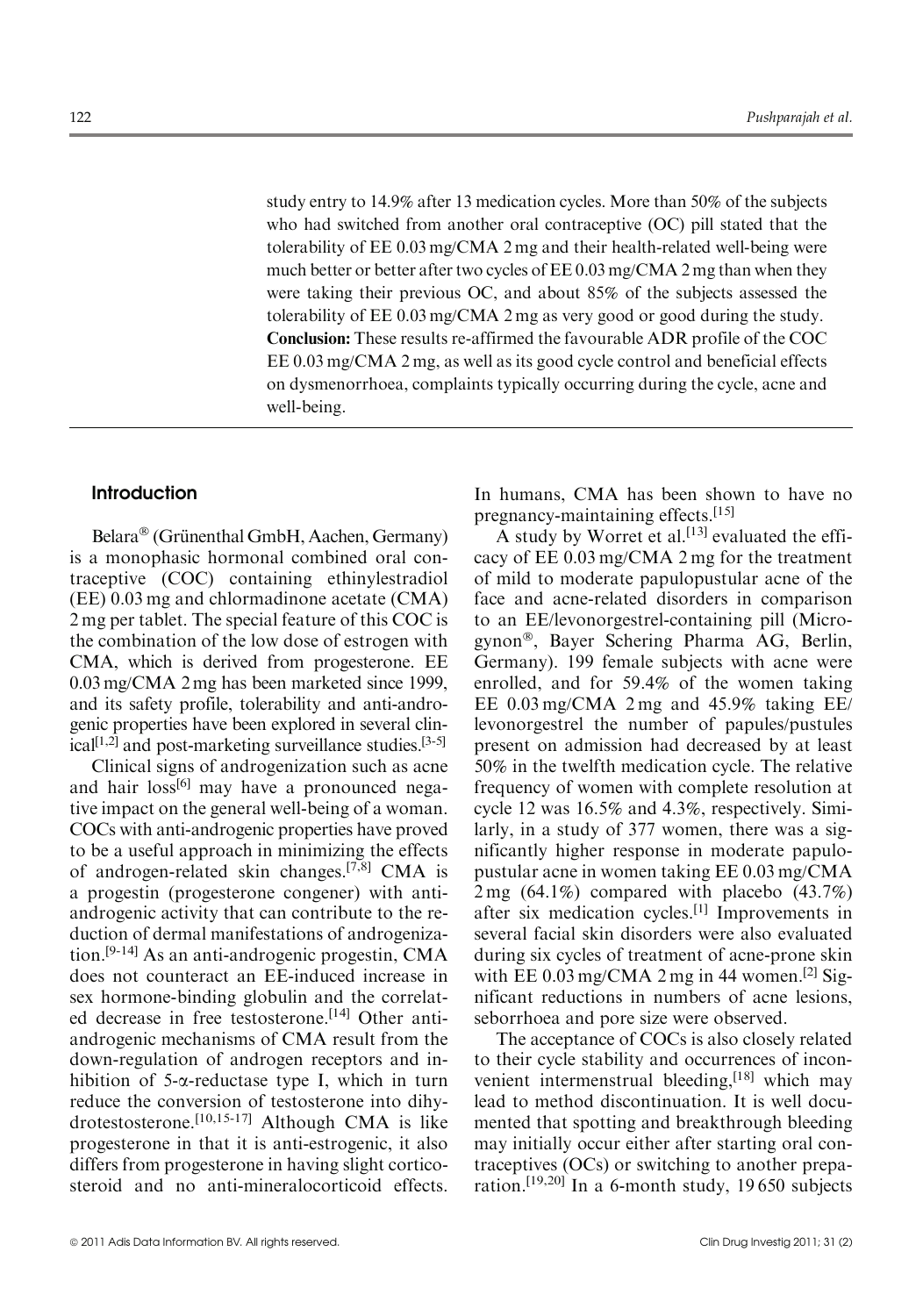taking EE  $0.03 \text{ mg}/\text{CMA}$  2 mg were surveyed.<sup>[3]</sup> In addition to excellent contraceptive efficacy (adjusted Pearl Index [PI] 0.076), cycle control was good, with beneficial reductions in intermenstrual bleeding, amenorrhoea, severe withdrawal bleeding and dysmenorrhoea. After the six cycles of EE 0.03 mg/CMA 2 mg, which were well tolerated, androgen-related skin disorders were improved in 86.5% of the subjects. After a 12-cycle observation period monitoring 2620 subjects, 61.7% of the subjects with intermenstrual bleeding and 89.3% with amenorrhoea at study entry reported complete relief.[4]

When Schramm and Heckes<sup>[5]</sup> evaluated 16781 subjects who switched from another COC to EE 0.03 mg/CMA 2 mg, the most frequently mentioned complaint cited as a reason for switching contraceptives was seborrhoea/acne (41.3%), followed by cycle irregularities (18.8%), headache (15.9%) and breast tenderness (15.1%). After four cycles of EE 0.03 mg/CMA 2 mg, these complaints had either decreased substantially or even disappeared in a large number of women. The vast majority of participants scored both the tolerability of EE 0.03 mg/CMA 2 mg and their well-being as very good or good and 80.5% of the subjects stated they were more or much more satisfied with EE 0.03 mg/CMA 2 mg than with the previously used contraceptive.

The long-term efficacy and tolerability of EE 0.03 mg/CMA 2 mg were assessed in 781 women who already had taken EE 0.03 mg/CMA 2 mg for 24 cycles, and were continuing for up to another 45 cycles.[21] Regular withdrawal bleeding in each cycle was reported for approximately 86% of women and only 4% of women reported amenorrhoea. There was a reduction in the incidence of acne (from 13.8% to 5.7%), and rates of hirsutism, alopecia and seborrhoea remained low  $(54%)$  throughout the study. Lastly, in 45 subjects the effects of two monophasic OCs containing EE, i.e. EE 0.03 mg/CMA 2 mg and EE 0.03 mg/ desogestrel 0.15 mg (Marvelon®, N.V. Organon, Oss, the Netherlands), on lipids, hormones and other relevant metabolic parameters were compared.[22] After 6 months of treatment, both of these low-dose monophasic OCs had comparable effects on lipid, hormone and metabolic parameters. A beneficial effect on atherogenic cardiovascular risk markers was apparent and this was slightly more pronounced with EE 0.03 mg/CMA 2 mg.

The aim of the current study was to corroborate the long-term safety of Belara® by evaluating the incidence and severity of adverse drug reactions (ADRs) and the overall cycle stability during long-term use of EE 0.03 mg/CMA 2 mg (13 treatment cycles) in a daily-practice setting. Additionally, the influence of EE 0.03 mg/CMA 2 mg on dysmenorrhoea, androgenic symptoms (e.g. skin and hair disorders), cycle-associated complaints and health-related well-being, as well as the overall tolerability of this COC from the users' perspective, were evaluated.

# Subjects and Methods

# Study Subjects and Design

This non-interventional study was conducted between April 2006 and August 2008 in 236 gynaecological practices throughout France, Italy and Spain. The study protocol was approved by independent ethics committees and conducted according to the regulations in force in each of the participating countries and the Declaration of Helsinki. All subjects gave written informed consent before enrolment.

Belara® was prescribed according to the clinical judgement of gynaecologists in routine clinical practice to women of reproductive age who were aged  $\geq 18$  years. As per conventional use, each woman took one EE 0.03 mg/CMA 2 mg tablet on days 1–21 of the cycle, followed by a 7-day pill-free interval, for up to 13 cycles. The women were classified as 'starters' if they had never used an OC before taking EE 0.03 mg/CMA 2 mg in this study or had at least a 3-month break after the intake of the last previously used hormonal contraceptive. The women were classified as 'switchers' if they had changed directly from another hormonal contraceptive to EE 0.03 mg/CMA 2 mg with a break in administration of less than 3 months.

# Evaluation and Efficacy Criteria

At baseline, the following parameters were documented: age, bodyweight, tobacco consumption,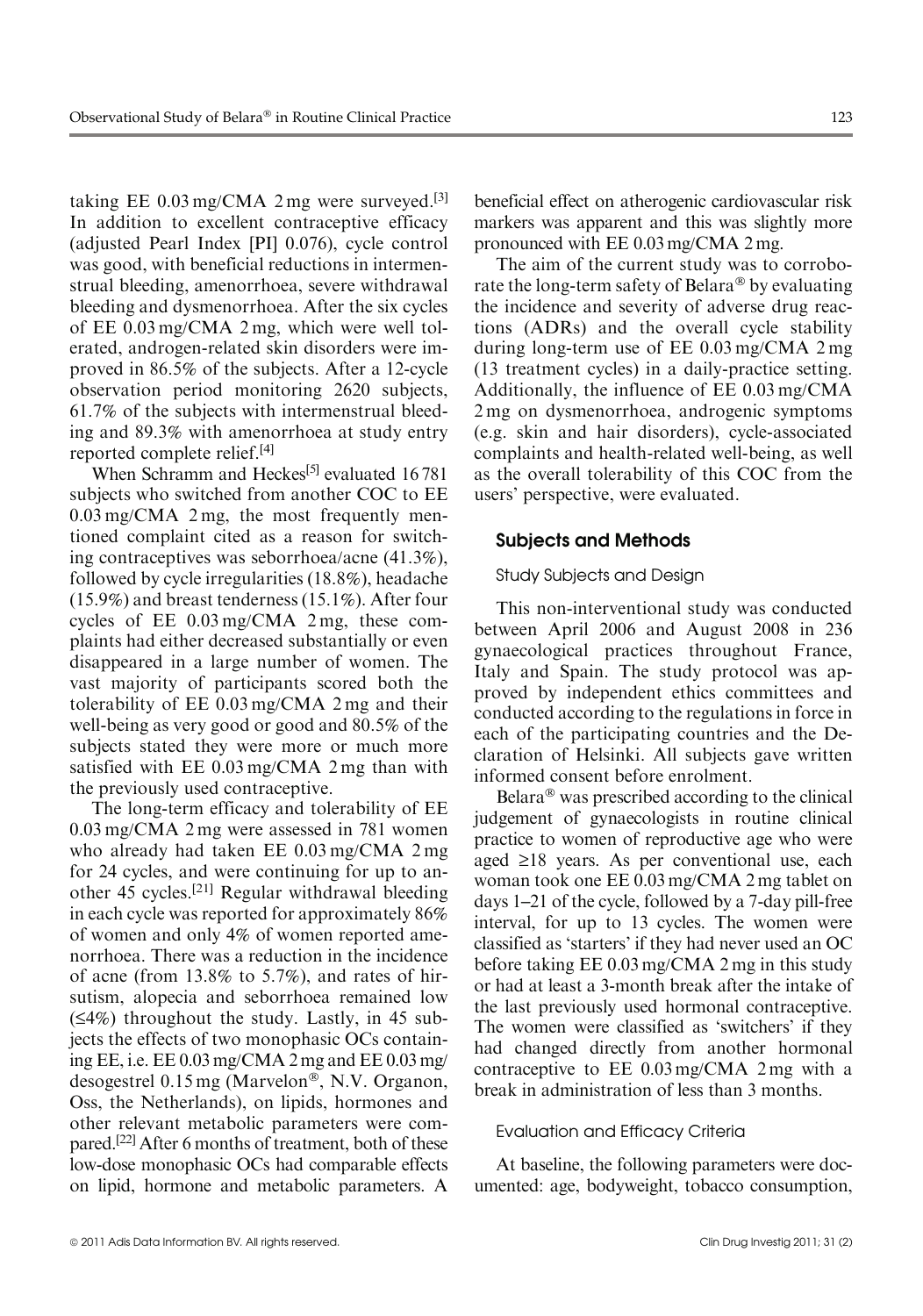medical history, contraceptive history, dermatological disorders, menstrual cycle history (last three cycles before EE 0.03 mg/CMA 2 mg intake), cycleassociated complaint (e.g. headache, breast pain, tiredness) and health-related well-being.

At each visit, the investigators recorded the ADRs, cycle control (occurrence of intermenstrual bleeding [spotting/breakthrough bleeding], withdrawal bleeding and its intensity, and occurrence of dysmenorrhoea), regular intake and premature withdrawal of EE 0.03 mg/CMA 2 mg, bodyweight change, changes in skin and hair condition, tolerability, health-related well-being and the wish to continue with EE 0.03 mg/CMA 2 mg treatment. Spotting and breakthrough bleeding were defined as slight and heavier intermenstrual bleeding, respectively. Thus, the occurrence of either spotting or breakthrough bleeding separately or both was defined as intermenstrual bleeding.

Dermatological conditions were graded on a four-point scale ranging from 'dry' to 'very greasy' for skin and hair conditions and from 'no' to 'severe' for acne and hair loss. Tolerability and health-related well-being were rated as 'very good', 'good', 'moderate' or 'poor' by both the gynaecologist and the subject.

Subjects were also asked about the occurrence and intensity of any cycle-associated complaints. Investigators asked subjects about breast tenderness, decreased libido, depressed mood, headache, premenstrual syndrome and tiredness. Subjects were required to rate all symptoms as 'not present', 'slight', 'moderate' or 'severe'.

Contraceptive efficacy was evaluated by calculating the PI (PI = [number of pregnancies  $\times$  $13 \times 100$ /number of treatment cycles). In the event that a subject stopped taking EE 0.03 mg/CMA 2 mg before the end of the observation period, the investigator recorded the last intake cycle and reason for withdrawal.

As this was a non-interventional study, followup examinations of subjects were not anticipated, regardless of whether subjects terminated the study prematurely or at the end of the 13-week observation period. Serious ADRs were followed up until study termination or definite outcome. All pregnancies were documented on a pregnancy reporting form with all available information and followed up to determine the outcome at least 3 months post-parturition.

#### Statistical Analysis

All data for subjects included in the study were analysed by standard descriptive statistics or by absolute and relative frequencies as appropriate. All analyses were exploratory and no confirmatory statistical analysis was performed.

The unadjusted PI included all pregnancies during the study; pregnancies were excluded from calculation of the adjusted PI if not all active tablets were taken or vomiting or diarrhoea occurred. A two-sided 95% confidence interval (CI) for the PI was calculated assuming a Poisson distribution for the number of pregnancies observed using the formula presented by Sachs $[23]$  and recommended by Gerlinger et al.<sup>[24]</sup>

# **Results**

Of 3771 subjects who were treated with EE 0.03 mg/CMA 2 mg and were available for evaluation of safety, 979 (26.0%) subjects withdrew or were withdrawn prematurely (see Premature Termination section). Thus, 2792 (74.0%) of 3771 subjects completed 13 cycles of intake. The 3771 treated subjects accounted for 41 149 cycles of exposure.

#### Baseline Characteristics

The mean  $\pm$  SD age of the subjects was 27.1  $\pm$ 6.7 years, the mean  $\pm$  SD bodyweight was 59.7 $\pm$ 10.1 kg, and the mean  $\pm$  SD body mass index  $(BMI)$  was  $22.3 \pm 3.6$  kg/m<sup>2</sup>. A total of 1163 (30.8%) subjects were smokers. At admission, 2785 (73.9%) subjects were defined as starters and 904 (24.0%) as switchers, and information on 82 (2.2%) subjects was missing. The most common previously used contraceptive in all age groups was the OC pill, except in subjects aged 18–20 years, who used alternative forms of contraception (e.g. condom, vaginal cap) more frequently. Reasons for discontinuation of previous OCs were ADRs in 687 (18.2%) of 3771 subjects and common complaints during use of an OC in 347 (9.2%) of 3771 subjects.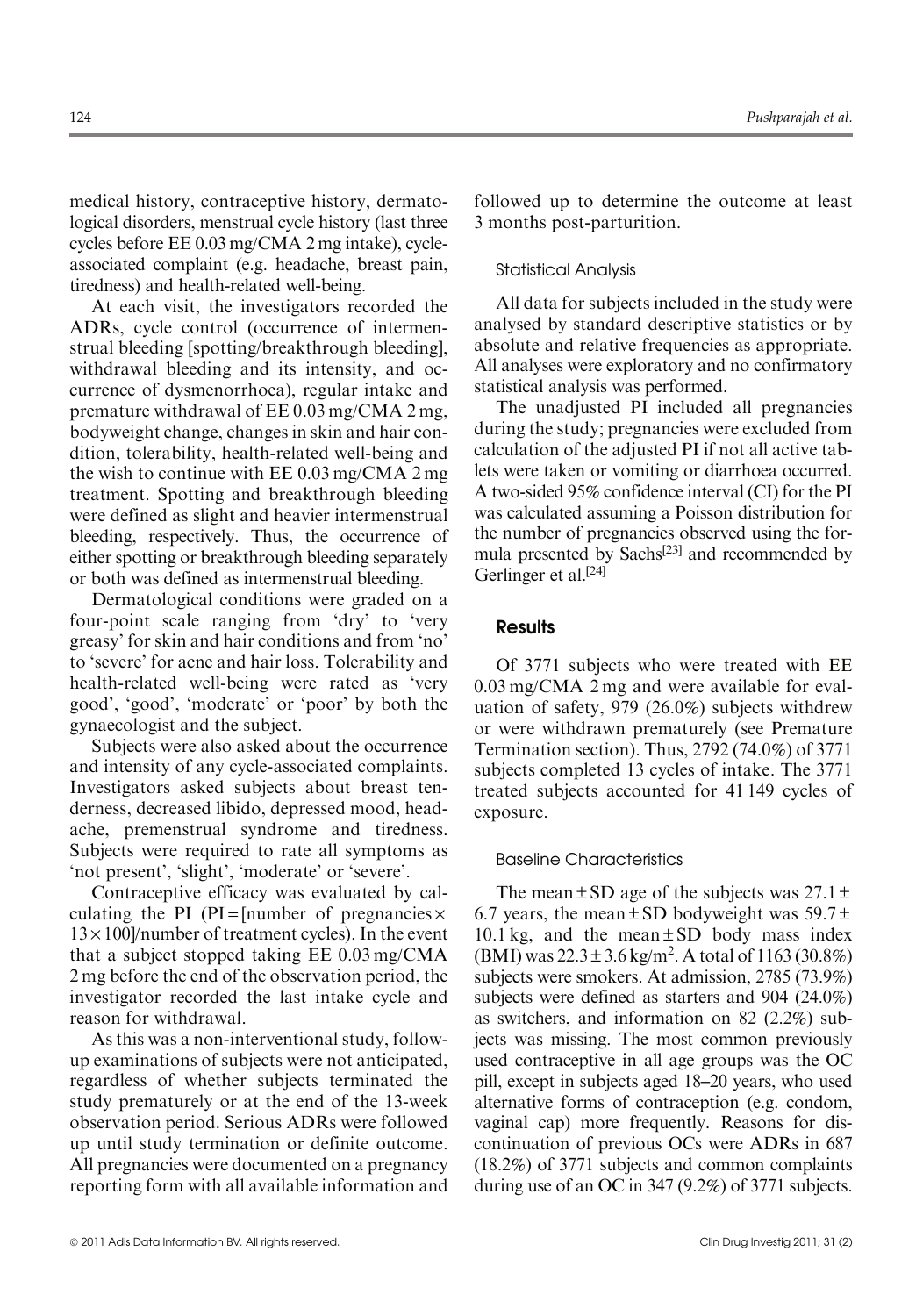At baseline, 677 (18.0%) and 268 (7.1%) of 3771 subjects reported spotting or breakthrough bleeding, respectively (table I). Withdrawal bleed-

Table I. Comparison of clinical characteristics of the study population at baseline and after 13 medication cycles of ethinylestradiol 0.03 mg/chlormadinone acetate 2 mg<sup>a</sup>

| Clinical<br>characteristic       | At baseline<br>$(n=3771)$                 | After 10-13<br>medication cycles |  |  |
|----------------------------------|-------------------------------------------|----------------------------------|--|--|
|                                  |                                           | $(n=3237)$                       |  |  |
| Spotting                         |                                           |                                  |  |  |
| Never                            | 3030 (80.4)                               | 2535 (78.3)                      |  |  |
| Frequent                         | 221 (5.9)                                 | 47 (1.5)                         |  |  |
| Rare                             | 456 (12.1)                                | 262 (8.1)                        |  |  |
| Not stated                       | 64 (1.7)                                  | 393 (12.1)                       |  |  |
| <b>Breakthrough bleeding</b>     |                                           |                                  |  |  |
| Never                            | 3428 (90.9)                               | 2785 (86.0)                      |  |  |
| Frequent                         | 81(2.1)                                   | 5(0.2)                           |  |  |
| Rare                             | 187 (5.0)                                 | 50 (1.5)                         |  |  |
| Not stated                       | 75 (2.0)                                  | 397 (12.3)                       |  |  |
| Intensity of withdrawal bleeding |                                           |                                  |  |  |
| Slight                           | 1236 (32.8)                               | 1867 (57.7)                      |  |  |
| Moderate                         | 2006 (53.2)                               | 918 (28.4)                       |  |  |
| Severe                           | 246 (6.5)                                 | 17 (0.5)                         |  |  |
| Not stated                       | 283 (7.5)                                 | 435 (13.4)                       |  |  |
| Presence of dysmenorrhoea        |                                           |                                  |  |  |
| Never                            | 1373 (36.4)                               | 2348 (72.5)                      |  |  |
| Rare                             | 1117 (29.6)                               | 379 (11.7)                       |  |  |
| Frequent                         | 1216 (32.2)                               | 107(3.3)                         |  |  |
| Missing                          | 65 (1.7)                                  | 403 (12.4)                       |  |  |
| Intensity of dysmenorrhoea       |                                           |                                  |  |  |
| Slight                           | 773 (33.1)                                | 362 (74.5)                       |  |  |
| Moderate                         | 944 (40.5)                                | 113 (23.3)                       |  |  |
| Severe                           | 615 (26.4)                                | 11 (2.3)                         |  |  |
| Not stated                       | 1(0.0)                                    | 0(0.0)                           |  |  |
| Acne                             |                                           |                                  |  |  |
| No                               | 2015 (53.4)                               | 2580 (79.7)                      |  |  |
| Slight                           | 1122 (29.8)                               | 422 (13.0)                       |  |  |
| Moderate                         | 553 (14.7)                                | 52 (1.6)                         |  |  |
| Severe                           | 77 (2.0)                                  | 9(0.3)                           |  |  |
| Not stated                       | 4(0.1)                                    | 174 (5.4)                        |  |  |
| Hair Ioss                        |                                           |                                  |  |  |
| No                               | 2133 (56.6)                               | 2468 (76.2)                      |  |  |
| Slight                           | 971 (25.7)                                | 482 (14.9)                       |  |  |
| Moderate                         | 521 (13.8)                                | 99 (3.1)                         |  |  |
| Severe                           | 143 (3.8)                                 | 13(0.4)                          |  |  |
| Not stated                       | 3(0.1)                                    | 175 (5.4)                        |  |  |
| a                                | Data are given as number (%) of subjects. |                                  |  |  |

© 2011 Adis Data Information BV. All rights reserved. Clin Drug Investig 2011; 31 (2)

ing occurred in 3488 (92.5%) subjects within the last three cycles before taking EE 0.03 mg/CMA 2 mg, and its intensity was moderate or severe in almost 60% of the subjects. More than half of the women with dysmenorrhoea reported the intensity as moderate or severe. Acne and hair loss were reported by 46.5% and 43.3%, respectively, of all subjects at baseline. In addition, subjects also reported premenstrual syndrome (44.3%), breast tenderness (43.1%), tiredness (39.4%), headache (34.0%), depressed mood (26.9%) and decreased libido (17.9%).

#### Adverse Drug Reactions

At least one ADR was reported for 833 (22.1%) of 3771 subjects in this study. The number of subjects with ADRs diminished steadily from 11.1% in cycle 1 to 0.7% in cycle 9. Thereafter, the level of reported ADRs remained almost constant throughout the remaining five medication cycles (0.5– 0.8%). This decrease in ADRs over time was also seen in the stratification of results by 'starter' or 'switcher'.

The most frequently reported ADR was intermenstrual bleeding, with 290 (7.7%) of 3771 subjects reporting 404 events (table II). The intensity of 75.6% of ADRs was mild or moderate (1368 of 1809), whilst the intensity of 24.3% (439) was severe. Half of all ADRs did not require any countermeasure (904 [50.0%]). At the final examination, most ADRs (1268 [70.1%]) were reported as having been resolved or as resolving. There were 723 (40.0%) ADRs that led to premature study discontinuation in 382 (10.1%) subjects. During this study, two serious ADRs (one cholelithiasis and one lower limb thrombosis) were reported. In the subject with cholelithiasis, a cholecystectomy was performed and the subject recovered without sequelae. The thrombosis was resolved in the subject with lower limb thrombosis.

#### Premature Termination

Of the 3771 subjects, 979 (26.0%) stopped taking EE 0.03 mg/CMA 2 mg before the end of the 13-cycle observation period. There were 244 (6.5%) subjects who withdrew prematurely during the first two cycles, 291 (7.7%) who stopped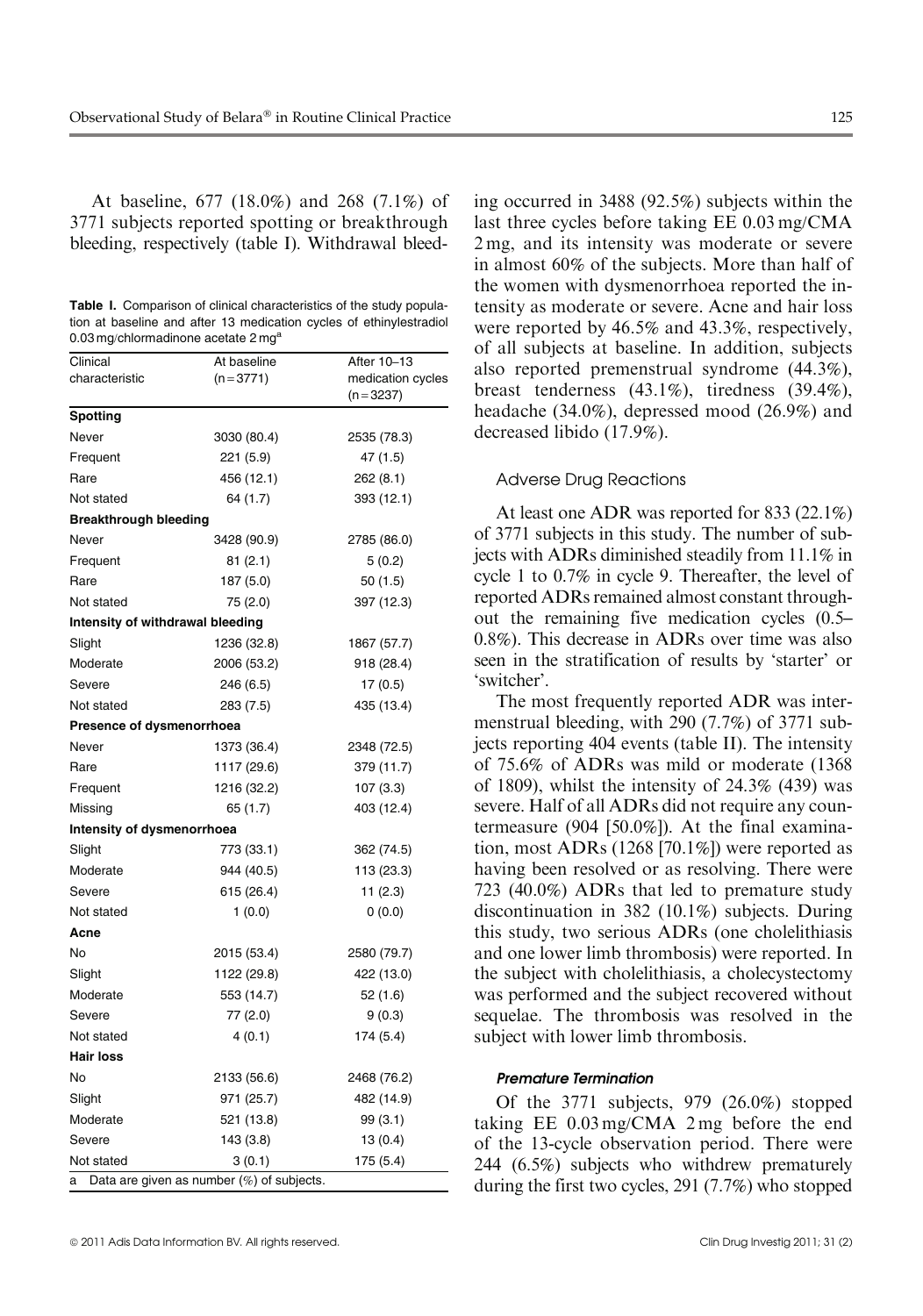| Preferred term                                                                                       | No. (%) of subjects<br>$[n=3771]$ | No. of events |
|------------------------------------------------------------------------------------------------------|-----------------------------------|---------------|
| Any ADR                                                                                              | 833 (22.1)                        | 1809          |
| Intermenstrual bleeding                                                                              | 290 (7.7)                         | 404           |
| Headache                                                                                             | 193(5.1)                          | 252           |
| Breast pain                                                                                          | 102 (2.7)                         | 130           |
| Breast discomfort                                                                                    | 90(2.4)                           | 95            |
| Weight increased                                                                                     | 85(2.3)                           | 86            |
| Libido decreased                                                                                     | 74 (2.0)                          | 78            |
| Nausea                                                                                               | 58 (1.5)                          | 72            |
| Acne                                                                                                 | 56 (1.5)                          | 59            |
| Dysmenorrhoea                                                                                        | 56 (1.5)                          | 68            |
| Fatigue                                                                                              | 39(1.0)                           | 40            |
| Premenstrual syndrome                                                                                | 39(1.0)                           | 40            |
| Depressed mood                                                                                       | 35(0.9)                           | 36            |
| Menstruation irregular                                                                               | 25(0.7)                           | 26            |
| Menorrhagia                                                                                          | 19(0.5)                           | 21            |
| Withdrawal bleeding irregular                                                                        | 19 (0.5)                          | 25            |
| Vomiting                                                                                             | 18(0.5)                           | 28            |
| As coded by preferred terms from Medical Dictionary for<br>a<br>Regulatory Activities, version 11.0. |                                   |               |

Table II. Frequency of adverse drug reactions (ADRs) and number of subjects with ADRs ( $\geq 0.5\%$  of subjects)<sup>a</sup>

treatment during cycles 3–5, and 419 (11.1%) who withdrew during cycles 6–13. For the remaining 25 subjects, no further information was available. EE 0.03 mg/CMA 2 mg was discontinued for non-ADR reasons by 597 (15.8%) of 3771 women, including 82 (8.4%) women who wanted to become pregnant. Of the 382 (10.1%) of 3771 subjects who discontinued treatment due to an ADR, the main reasons were common complaints during use of an OC, i.e. headache (2.1%), intermenstrual bleeding (1.5%) and breast pain (1.3%). The reason for termination of study participation in 180 (4.8%) of 3771 subjects was irregular bleeding.

# Cycle Control

There were 867 (23.0%) of 3771 subjects who reported that their cycle was irregular before starting intake of EE 0.03 mg/CMA 2 mg and this number decreased to 39 (1.2%) of 3237 in cycles 10–13. A similar decrease was observed for starters and switchers. Intermenstrual bleeding, both spotting and breakthrough bleeding, was most common during the first treatment cycles; thereafter, its incidence decreased substantially (figure 1). In cycles 10–13, spotting occurred in 309 (9.6%) of 3237 subjects, while breakthrough bleeding was reported by 55 (1.7%) of 3237 subjects.

When analysed by previous use of OCs, the overall frequencies of spotting, breakthrough bleeding and absence of withdrawal bleeding were similar in starters and switchers, with an overall difference of less than 9%.

At baseline, 206 (5.5%) of 3771 subjects reported absence of withdrawal bleeding before starting intake of EE 0.03 mg/CMA 2 mg, and between 91 (2.6%) of 3454 and 64 (2.0%) of 3237 subjects reported absence of withdrawal bleeding at different cycles during intake. Withdrawal bleeding remained similar throughout the study, occurring in 2782 (85.9%) of 3237 subjects in cycles 10–13.

At baseline, the intensity of withdrawal bleeding was slight to moderate for 3242 (86.0%) of the 3771 subjects, and this remained the case in about 90% of subjects during intake of EE 0.03 mg/ CMA 2 mg. The number of subjects with severe withdrawal bleeding decreased from 246 (6.5%) of 3771 subjects at baseline to 17 (0.5%) of 3237 subjects after 13 medication cycles. The mean duration of withdrawal bleeding, which was 4.5 days at baseline, decreased during intake of EE 0.03 mg/CMA 2 mg to 3.7 days by the end of the treatment period.



Fig. 1. Menstrual bleeding disorders per cycle during intake of ethinylestradiol 0.03 mg/chlormadinone acetate 2 mg.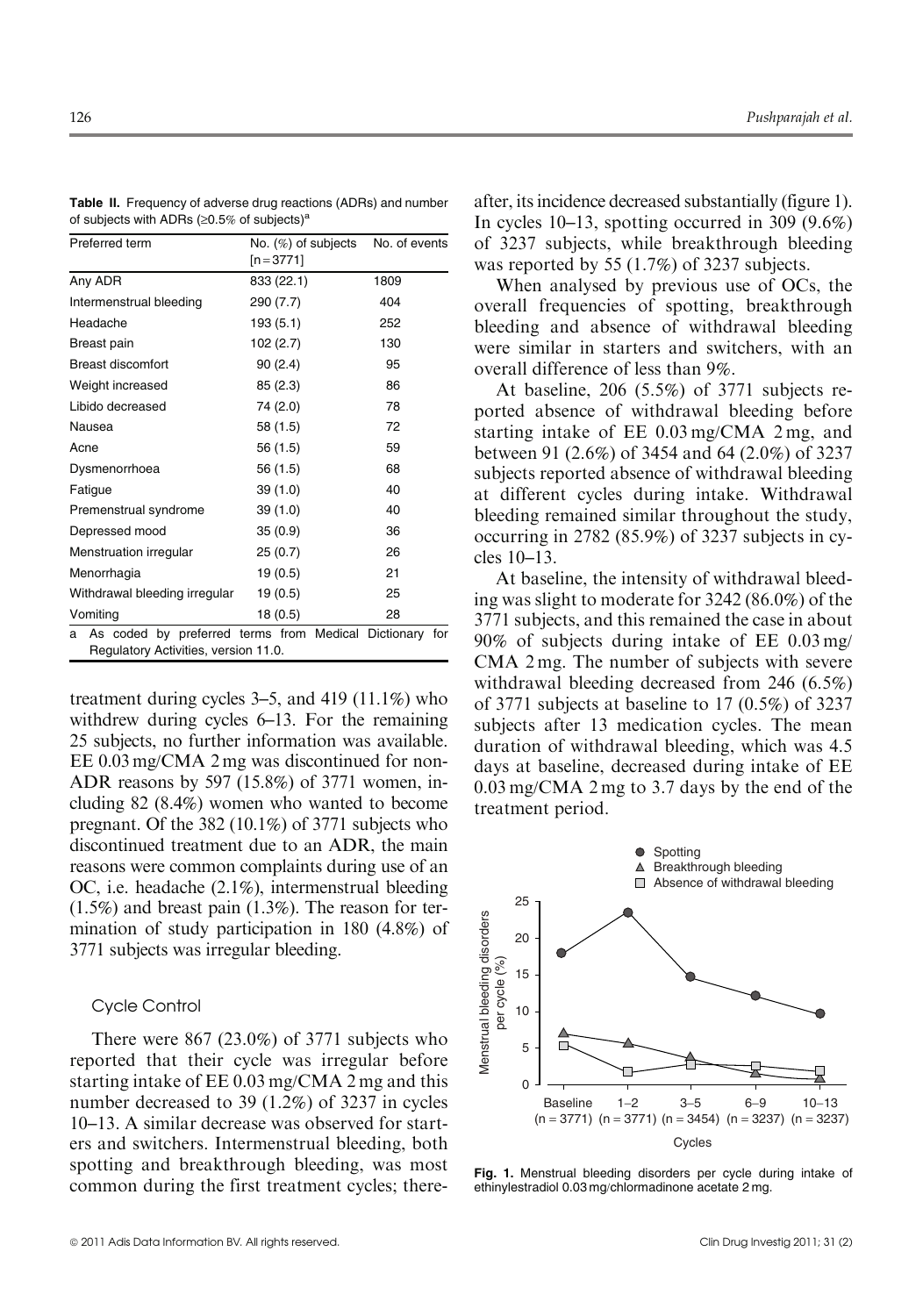# Dysmenorrhoea

During the study, the percentage of subjects reporting (rare or frequent) dysmenorrhoea decreased from 2333 (61.8%) of 3771 subjects at baseline to 486 (15.0%) of 3237 of subjects in cycles 10–13. At baseline, the intensity of dysmenorrhoea was slight to moderate in 1717 (73.6%) of 2333 subjects suffering from dysmenorrhea, while at cycles 10–13, the same was reported by 475 (97.8%) of 486 subjects. The percentage of subjects suffering from severe dysmenorrhea decreased from  $26.4\%$  (615 of 2333 subjects) to  $2.3\%$ (11 of 486 subjects). In parallel, the mean number of subjects who used pain medication for dysmenorrhoea decreased from 1736 (74.4%) of 2333 subjects at baseline to 209 (43.0%) of 486 subjects in cycles 10–13. Additionally, the mean number of subjects who were absent from work or school due to this complaint decreased over time from 25.7% to 3.3%.

At baseline, dysmenorrhoea was reported more frequently for starters than for switchers  $(66.6\% \text{ vs } 48.2\%)$ . In both subgroups, its occurrence decreased during intake of EE 0.03 mg/ CMA 2 mg and by the end of the study only 366 (15.1%) of 2421 starters and 139 (18.7%) of 742 switchers suffered from dysmenorrhoea.

# Effects on Skin and Hair

At baseline, normal skin type was documented in 1979 (52.5%) of 3771 subjects and in cycles 10–13 after EE 0.03 mg/CMA 2 mg treatment this had increased to 2467 (76.2%) of 3237 subjects. Likewise, the percentage of subjects with greasy or very greasy skin decreased substantially from 1097 (29.1%) of 3771 subjects at baseline to 210 (6.5%) of 3237 subjects taking EE 0.03 mg/CMA 2 mg. After 13 medication cycles, acne was present in only 483 (14.9%) of 3237 women, compared with 46.5% at baseline.

The evaluation of hair condition during EE 0.03 mg/CMA 2 mg intake showed a reduction in seborrhoeic characteristics. Approximately half of the subjects (2070 [54.9%] of 3771) had normal hair condition at baseline, and this fraction increased to three-quarters (2427 [75.0%] of 3237)





Fig. 2. Changes in acne and hair loss in subjects who had these complaints at baseline and returned after 13 cycles of ethinylestradiol 0.03 mg/chlormadinone acetate 2 mg treatment.

after 13 medication cycles. Accordingly, the proportion of subjects with greasy and very greasy hair decreased from 30.2% to 9.2%.

At baseline, 25.7%, 13.8% and 3.8% of subjects reported slight, moderate or severe hair loss, respectively. During intake of EE 0.03 mg/CMA 2 mg, the corresponding proportions in the three groups decreased markedly to 14.9%, 3.1% and 0.4%, respectively. In 69.9% and 63.1% of subjects with acne or hair loss, respectively, at baseline, the problem was no longer present after 13 cycles of EE 0.03 mg/CMA 2 mg treatment (figure 2).

#### Cycle-Associated Complaints

During the study, the number of subjects with at least one cycle-associated complaint decreased from 2903 (77.0%) of 3771 subjects at baseline to 2401 (63.7%) of 3771 subjects in cycles 1 and 2, and to 1294 (40.0%) of 3237 subjects in cycles 10–13. As before the start of study, the most frequent cycle-associated complaints were breast tenderness, premenstrual syndrome, tiredness and headache.

In cycles 10–13, the majority of cycle-associated complaints were no longer present or were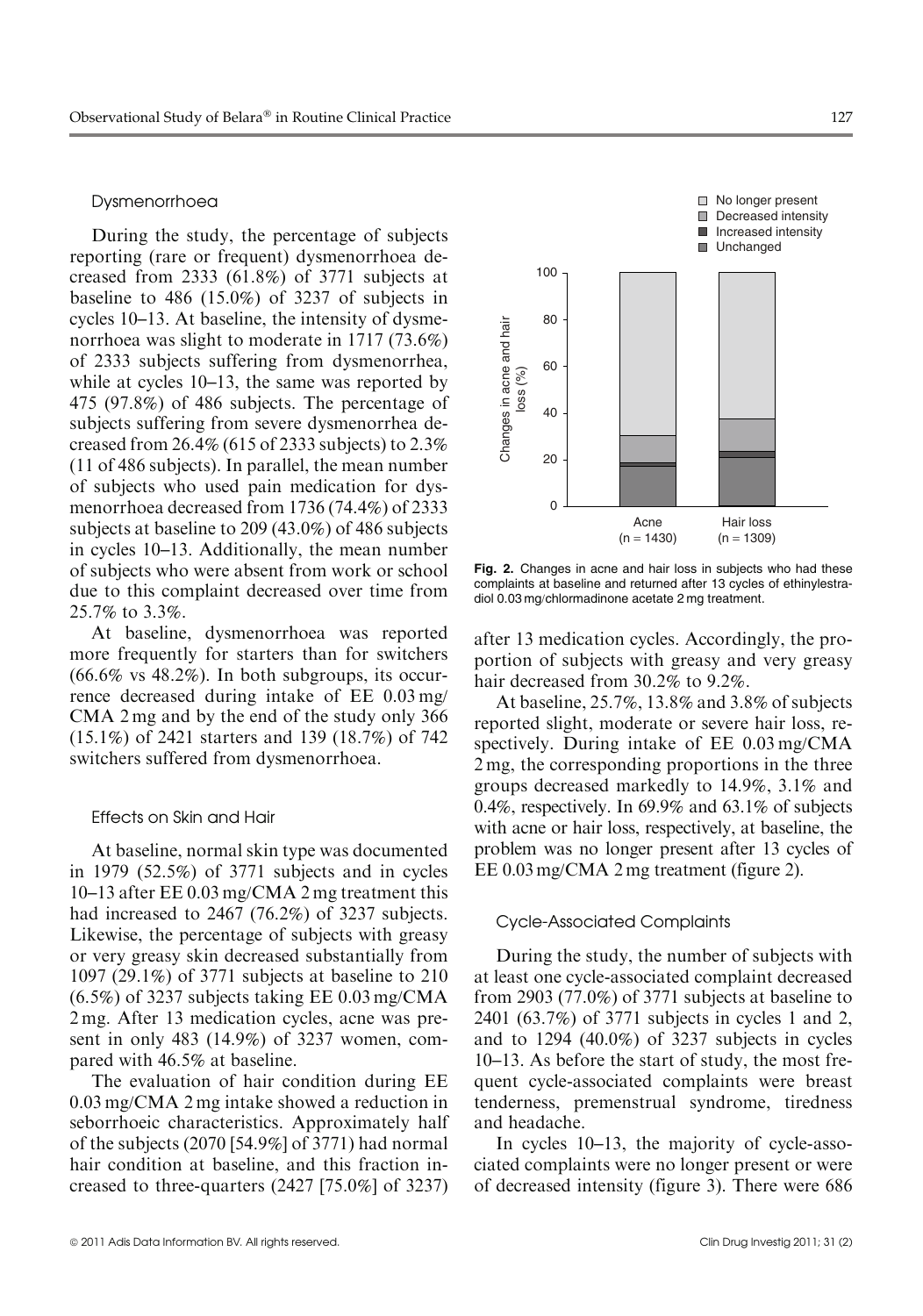

Fig. 3. Changes in cycle-associated complaints in subjects who had these complaints at baseline and returned after 13 cycles of ethinylestradiol 0.03 mg/chlormadinone acetate 2 mg treatment.

(18.2%) of 3771 subjects who complained of moderate or severe premenstrual syndrome before entering the study. After 13 medication cycles, the corresponding number of subjects decreased to 45 (1.4%) of 3237. At baseline, breast tenderness in 662 (17.6%) of 3771 subjects was moderate or severe, and during the study, this number decreased to 98 (3.0%) of 3237 subjects. There were 643 (17.1%) subjects with moderate or severe headache at baseline, compared with 146 (4.5%) subjects after 13 medication cycles. Results for tiredness, depressed mood and decreased libido were also comparable, with a similar pattern of decreased incidences.

The results in the subgroups 'starter' and 'switcher' were comparable to the overall results. There were 2101 (75.4%) of 2785 starters and 754 (83.4%) of 904 switchers who reported one or more cycle-associated complaints before starting EE 0.03 mg/CMA 2 mg intake. After 13 medication cycles, the number of subjects suffering from any cycle-related complaint decreased to 951 (39.3%) of 2421 starters and 324 (43.7%) of 742 switchers, respectively.

Health-Related Well-Being and Tolerability

# Health-Related Well-Being

At baseline, 3098 (82.2%) of 3771 subjects judged their health-related well-being as very good or good. During intake of EE 0.03 mg/CMA 2 mg, this increased to 3353 (88.9%) of 3771 subjects in cycles 1 and 2, and to 3115 (90.2%) of 3454 subjects in cycles 3–5. After 13 medication cycles, the percentage of subjects (2879 [88.9%] of 3237) with very good or good health-related well-being remained almost unchanged. Correspondingly, the number of subjects with a self-assessment of moderate or poor health-related well-being decreased from 673 (17.8%) of 3771 subjects at baseline to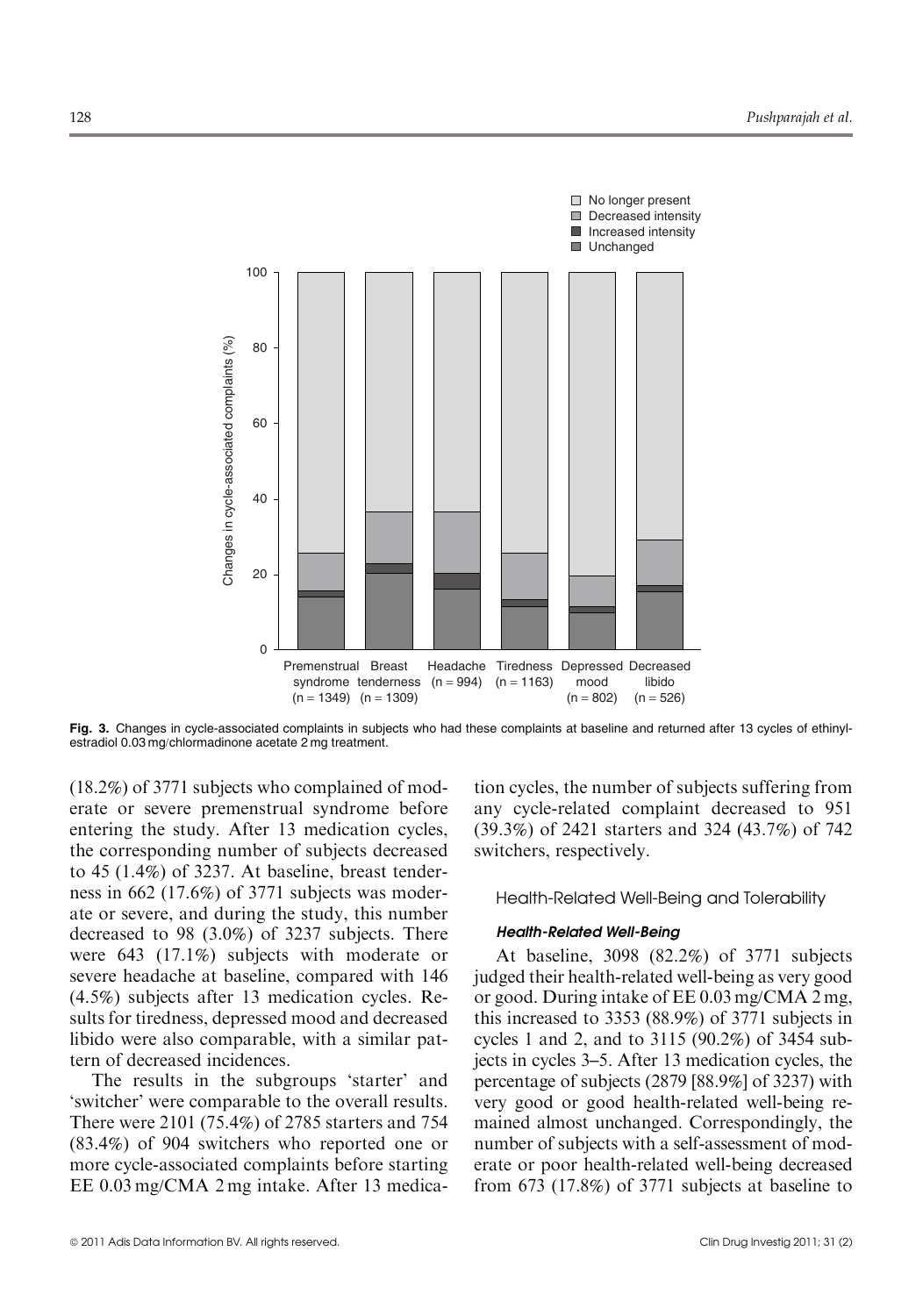200 (6.2%) of 3237 subjects at the end of 13 medication cycles.

Assessing the effects in starters and switchers revealed that the latter group received a greater benefit with respect to their well-being. At baseline, 2394 (86.0%) of 2785 starters assessed their health-related well-being as very good or good, while 2191 (90.5%) of 2421 subjects reported the same after 13 cycles of EE 0.03 mg/CMA 2 mg. The corresponding values for switchers were 637 (70.5%) of 904 subjects and 620 (85.6%) of 724 subjects, respectively.

There were 2151 subjects who had taken another OC before entering the study. When these subjects were asked after the first two cycles of EE 0.03 mg/CMA 2 mg intake to assess the tolerability of the medication and their well-being, 1234 (57.4%) subjects stated that both aspects were much better or better in comparison with the previous OC. The proportions of subjects who stated that tolerability and well-being were unchanged and worse were 31.9% and 8.5%, respectively.

After completing the study period of 13 medication cycles, 2395 (63.5%) of 3771 subjects expressed a wish to continue with EE 0.03 mg/CMA 2 mg, while 393 (10.4%) discontinued its use.

#### **Tolerability**

When assessed by either investigators or subjects, the tolerability of EE 0.03 mg/CMA 2 mg intake was good throughout the study. There were 3188 (84.5%) of 3771 subjects who reported that the tolerability of EE 0.03 mg/CMA 2 mg was good or very good after two medication cycles, and this proportion remained similar in cycles 6–9 and 10–13 (87.1% and 86.3%, respectively). Similarly, the investigators assessed the tolerability of EE 0.03 mg/CMA 2 mg as good or very good in 87.4% of subjects in cycles 1 and 2, 89.8% of subjects in cycles 6–9, and 88.6% of subjects in cycles 10–13. Stratification by subgroups 'starters' or 'switchers' showed a similar pattern to the overall results.

#### Contraceptive Efficacy

A total of six pregnancies occurred during these 13 medication cycles in 3771 subjects taking EE 0.03 mg/CMA 2 mg. An unadjusted PI of 0.19 (95% CI 0.07, 0.41) was calculated for 41 149 analysable medication cycles. However, as intake errors were deemed to be responsible for 50% of the undesired pregnancies, only three pregnancies were considered method failures. Thus, an adjusted PI of 0.09 (95% CI 0.02, 0.28) was obtained for 41 130 medication cycles with perfect use.

#### Vital Signs, Bodyweight and Body Mass Index

At baseline, the mean systolic and diastolic blood pressures were 113.4 mmHg and 68.7 mmHg, respectively. Both remained similar at all visits during the study. The mean heart rate at baseline was 74.0 beats/min, which also remained unchanged during the study. Only minor changes in bodyweight and BMI were observed during the study. At baseline, the mean  $\pm$  SD bodyweight was  $59.7 \pm 10.1$  kg and the mean  $\pm$  SD BMI was  $22.3 \pm 3.6$  kg/m<sup>2</sup>; after 13 medication cycles, the corresponding values were  $60.3 \pm 10.2$  kg and  $22.5 \pm 3.7$  kg/m<sup>2</sup>, respectively.

# **Discussion**

The study population (in terms of age distribution, proportion of smokers/non-smokers and starters/switchers) was considered to be representative of OC users and the non-interventional study design reflected routine gynaecological practice. In the measured parameters, there were no significant differences between overall results for the entire study population and stratification by OC switcher or starter.

The subjective determination of beneficial effect on skin and hair conditions and the recording of data retrospectively could be deemed as weaknesses of this study. However, its major strength is the presentation of long-term results for more than 3000 subjects, a large subject population followed over 13 cycles. In addition, it should be emphasized that this study reflects 'real-life use' as it was set in a routine clinical practice setting.

#### Adverse Drug Reactions and Tolerability

The profile of reported ADRs during intake of EE 0.03mg/CMA 2mg in this study was comparable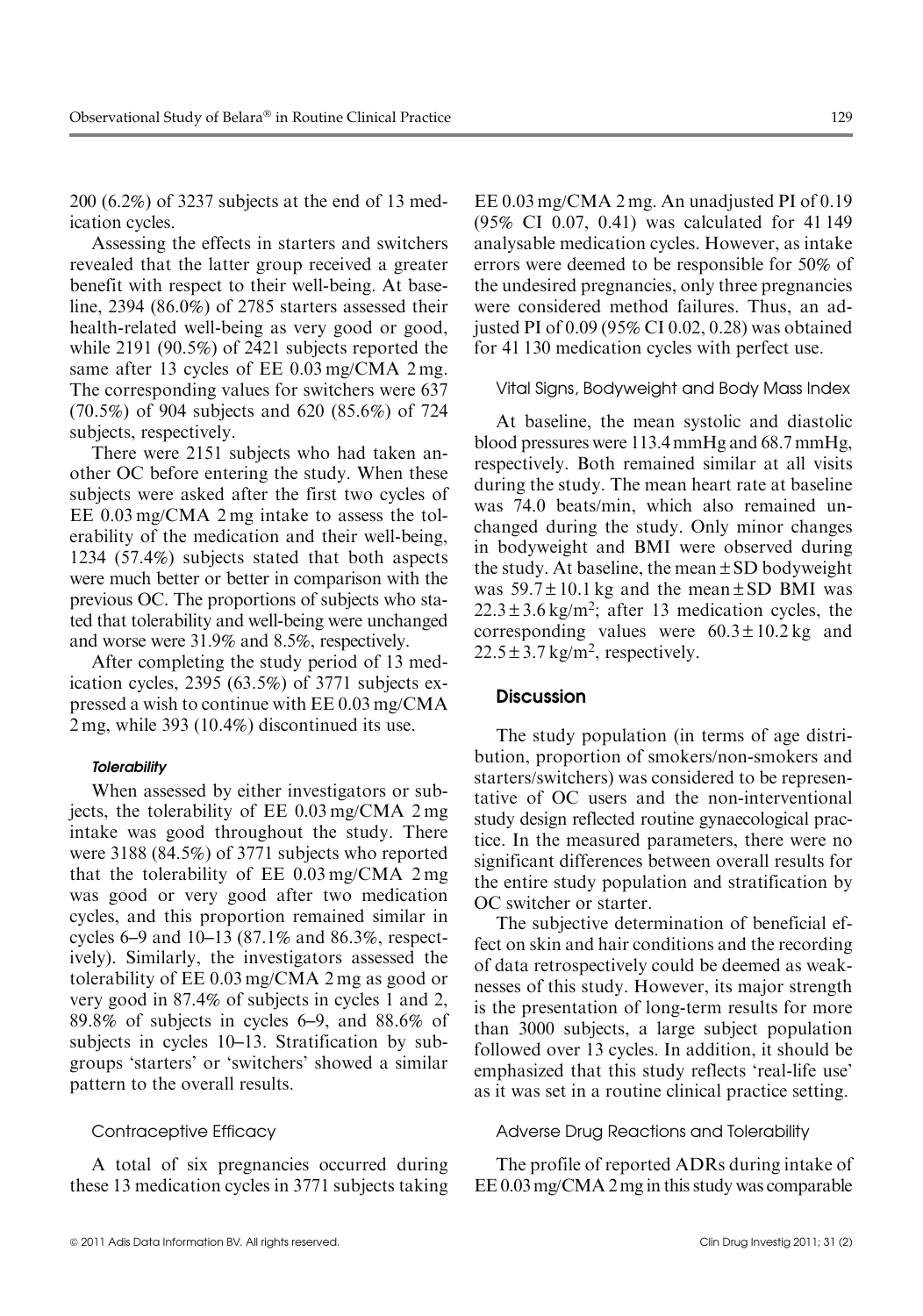with that seen with other COCs<sup>[18,19,25-27]</sup> and in previous studies of EE 0.03mg/CMA 2mg.[4,21] In accordance with these published results, the most frequently reported ADRs in the current study were intermenstrual bleeding, headache and breast pain.

Likewise, as reported for other  $COCs^{[28,29]}$  and in previous studies of EE  $0.03 \text{ mg/CMA}$  2 mg,  $[4.5]$ the incidence of ADRs in this study was highest in the first cycle, decreasing with subsequent cycles during continuous use of EE 0.03 mg/CMA 2 mg. The incidences and intensities of all specifically enquired about cycle-associated complaints (breast tenderness, decreased libido, depressed mood, headache, premenstrual syndrome and tiredness) also decreased during intake of EE 0.03 mg/CMA 2 mg in comparison with those at study entry.

At least one ADR was reported for 22.1% of subjects taking EE 0.03 mg/CMA 2 mg for up to 13 medication cycles. Approximately threequarters of ADRs reported in this study were of mild or moderate intensity, and 70.1% of all ADRs had been resolved by the end of the study. For various reasons, 26.0% of subjects terminated the study prematurely. Only 10.1% of 3771 subjects discontinued participation because of ADRs, suggesting that the ADR profile of EE 0.03 mg/CMA 2 mg was acceptable to most subjects.

In this study, the reasons that led to discontinuation of the previous OC given by subjects before starting intake of EE 0.03 mg/CMA 2 mg were similar to those given by subjects for discontinuation of EE 0.03 mg/CMA 2 mg during the period of 13 medication cycles. Comparison of the ADR rate for discontinuation of intake indicated that the tolerability profile of EE 0.03 mg/CMA 2 mg was more favourable (10.1% for EE 0.03 mg/CMA 2 mg vs 18.2% for previous OC). After completing the study period of 13 medication cycles, 10.4% of the subjects discontinued intake of EE 0.03 mg/CMA 2 mg. Comparable overall discontinuation rates can be found with two other COCs: 30% for the combination of EE 0.03 mg/desogestrel 0.15 mg[30] and 33% for the combination containing EE 0.03 mg/drospirenone 3 mg.[20]

Similar to results observed in the study by Schramm and Steffens,<sup>[3]</sup> a high number of subjects in the current study (approximately twothirds) expressed a wish to continue intake of EE 0.03 mg/CMA 2 mg after the surveillance period of 13 medication cycles. This correlates with more than 80% of subjects judging their healthrelated well-being and tolerability of EE 0.03 mg/ CMA 2 mg as being very good or good. Correspondingly, investigators assessed the tolerability of EE 0.03 mg/CMA 2 mg in more than 85% of subjects as being very good or good. Even during the first two medication cycles with EE 0.03 mg/ CMA 2 mg, more than half of the subjects who had used an OC before study entry judged their healthrelated well-being and tolerability of EE 0.03mg/ CMA 2 mg as being much better or better than when taking the previous contraceptive pill.

There was a marginal mean bodyweight increase of 0.6 kg during the 13 medication cycles with EE 0.03 mg/CMA 2 mg. However, this mean increase of less than 1 kg, in relation to the length of the study period, may reflect the normal range of bodyweight fluctuations. Additionally, similar bodyweight changes have been observed in other studies of  $COCs$ ,  $[19,31,32]$  and in previous studies investigating EE 0.03 mg/CMA 2 mg during longterm use.[21] There was no relevant influence of EE 0.03 mg/CMA 2 mg on heart rate or blood pressure.

# Cycle Control

The intensity of withdrawal bleeding decreased during intake of EE 0.03 mg/CMA 2 mg. There was a 6% and 24.8% decrease in the number of subjects experiencing severe and moderate withdrawal bleeding, respectively, when compared with incidences at baseline and after 13 medication cycles of EE 0.03 mg/CMA 2 mg. During the study, a shortening of duration of withdrawal bleeding was observed, with the mean duration decreasing from 4.5 days at baseline to 3.7 days after 13 medication cycles. Withdrawal bleeding was absent during intake of EE 0.03 mg/CMA 2 mg in less than 3% of subjects (compared with 5.5% at baseline).

As also seen in other studies investigating long-term use of COCs,<sup>[19,33]</sup> the incidence of spotting and breakthrough bleeding during this study decreased with the continued use of EE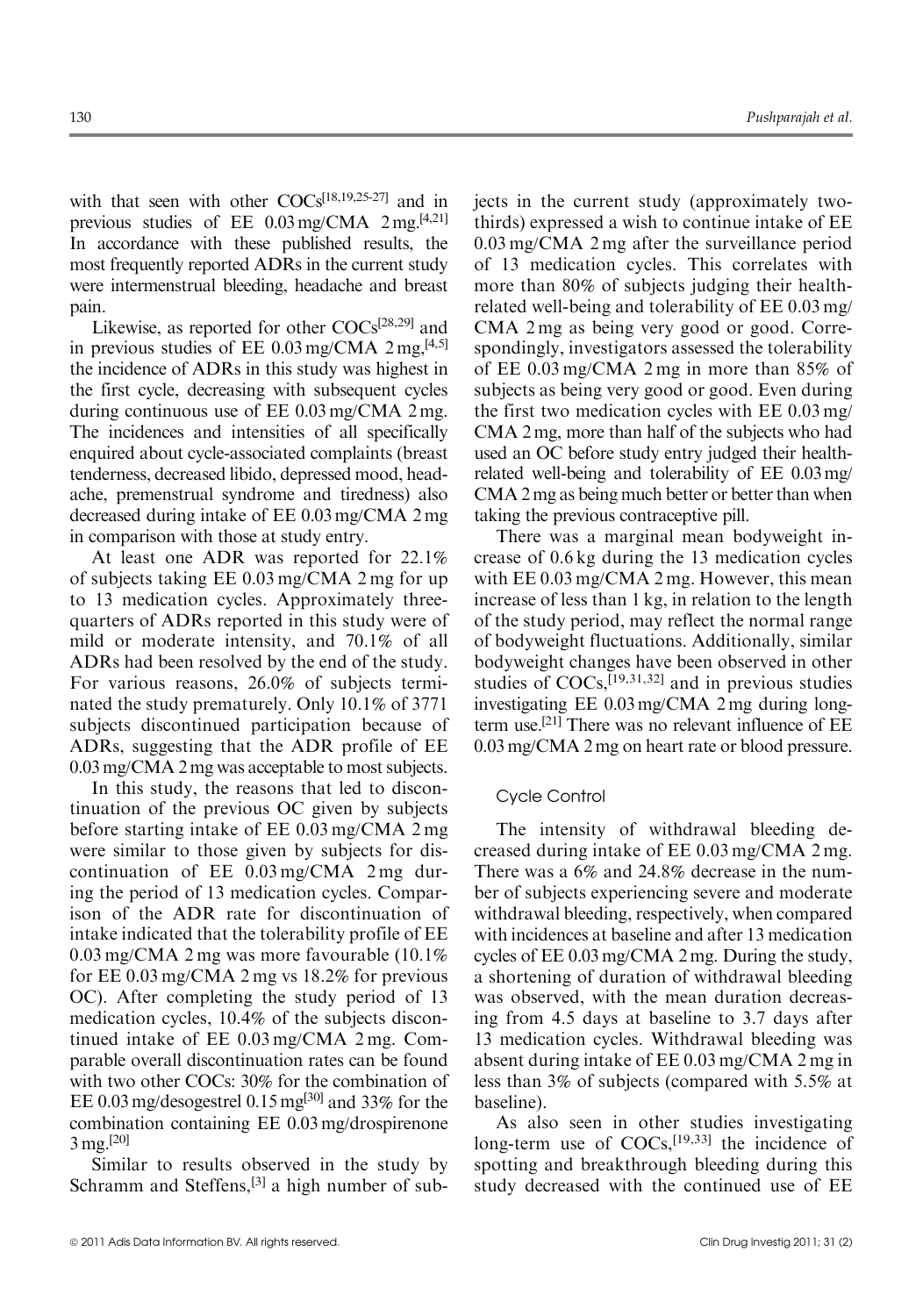0.03 mg/CMA 2 mg. Spotting was more frequent in the first two medication cycles than at baseline but decreased in the following medication cycles from 23.1% of subjects in cycles 1 and 2 to 9.6% of subjects in cycles 10–13. However, in all 13 medication cycles with EE 0.03 mg/CMA 2 mg the incidence of breakthrough bleeding was less frequent than at baseline. There was a decrease of 5.4% in the number of subjects who reported breakthrough bleeding when incidences at baseline were compared with those in cycles 10–13.

When Parsey and Pong<sup>[20]</sup> evaluated the cycle control with a COC containing EE 0.03 mg/ drospirenone 3 mg during 13 intake cycles, breakthrough bleeding, spotting and missed withdrawal bleeding were observed in 1%, 9.3% and 3.2% of all cycles, respectively, and the mean duration of withdrawal bleeding was 4–7 days. In another study, breakthrough bleeding was observed in 1.6% of all cycles in a study of a COC containing gestodene  $0.075$  mg/EE  $0.03$  mg.<sup>[26]</sup> Furthermore, a review of nine studies of EE 0.03 mg/desogestrel 0.15 mg reported rates between 2.8% and 11% for spotting and 0.1% and 6% for breakthrough bleeding during six medication cycles.[25] As well as being comparable to the results of the above-mentioned studies, the incidences of breakthrough bleeding, spotting and missed withdrawal bleeding in the current study were also comparable to those reported in previous studies of EE 0.03 mg/CMA 2 mg.<sup>[3,4]</sup>

Overall, a total of 180 (4.8%) of 3771 subjects terminated study participation due to irregular bleeding, suggesting that cycle control during EE 0.03 mg/CMA 2 mg intake was acceptable to most subjects. Thus, EE 0.03 mg/CMA 2 mg provided good cycle control during long-term use, comparable to that of other COCs.[20,25,26]

# Dysmenorrhoea

Many women experience cramps and pelvic pain associated with dysmenorrhoea, beginning shortly before or during the onset of menses. The intensity of dysmenorrhoea, especially when severe, can lead to the restriction of activity and absence from school or work.[34,35]

By inducing lipocortin-1 (annexin-1) synthesis, corticosteroids influence inflammatory events and contractility.<sup>[36]</sup> In this process, phospholipase  $A_2$ is blocked from synthesizing arachidonic acid from precursor phospholipids. In turn, a decrease in the availability of arachidonic acid might have some beneficial effects as it is known to play an influential role in the pathogenesis of dysmenorrhoea.[15,37] CMA exhibits weak, tissue-specific agonistic binding to the corticosteroid receptor, thus inducing partial phospholipase  $A_2$  blockade.[38] This in turn can cause a reduction in prostaglandin (PG)  $F_{2\alpha}$  production, which can decrease uterine contractility, as well reducing the incidence and/or severity of dysmenorrhoea. Moreover, a secondary effect of CMA may be to inhibit cyclo-oxygenase (COX)-2 activity and thereby reduce the conversion of arachidonic acid to the contractile uterine  $\mathrm{PGF}_{2\alpha}$ .<sup>[39]</sup> These reasons might explain the reduction in dysmenorrhoeic symptoms seen in studies of EE 0.03 mg/CMA 2 mg.

During this study, there was a 46.8% decrease in the number of subjects who suffered from dysmenorrhoea when the incidence at baseline was compared with that in cycles 10–13, and the percentage of subjects reporting (rare or frequent) dysmenorrhoea decreased from 61.8% to 15.0%. The intensity of dysmenorrhoea also decreased during the study with the percentage of subjects suffering from severe dysmenorrhoea decreasing from 26.4% to 2.3%.

In parallel, there was a reduction in the number of subjects who required pain medication for treatment of dysmenorrhoea (from 74.4% to 43.0%), and this was also true for the mean number of subjects who were absent from work or school due to this complaint (a decrease in 22.4% of subjects). Thus, the results of this study confirmed previous results of studies investigating EE 0.03 mg/CMA 2 mg in which this COC appeared to have a positive effect on the symptoms of dysmenorrhoea.[4,5,40]

After a 12-cycle clinical evaluation period, in 836 (66.0%) of 1266 women who suffered from dysmenorrhoea in the last two cycles before the use of EE 0.03 mg/CMA 2 mg, this symptom was no longer present during study treatment and the condition was improved in  $13.0\%$  of the women.<sup>[4]</sup> In a separate study, after switching to EE 0.03 mg/ CMA 2 mg for four cycles, dysmenorrhoea was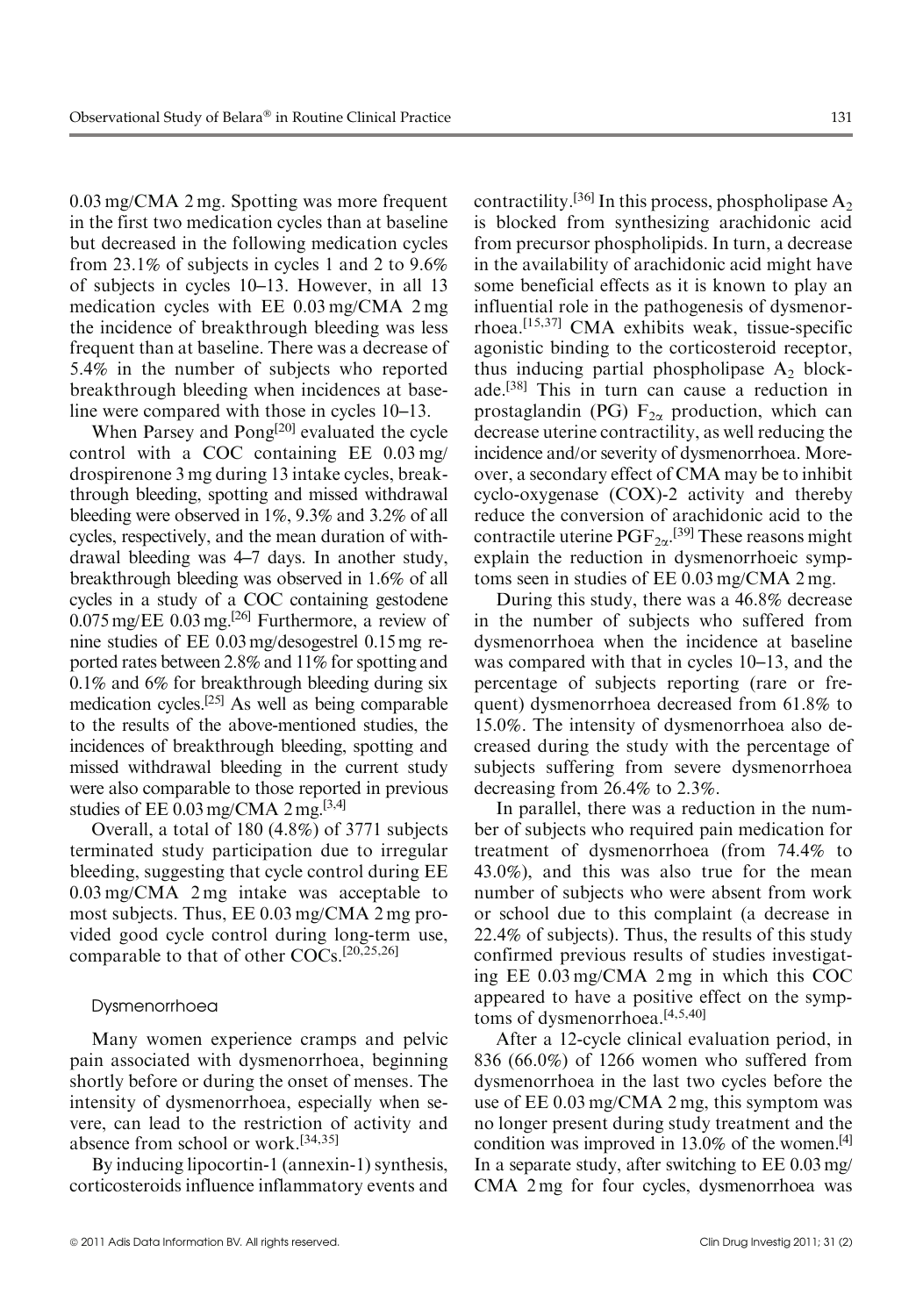resolved completely in 1184 (61.1%) of 1939 women.<sup>[5]</sup> In the current study, more starters than switchers presented with dysmenorrhoea at baseline (66.6% vs 48.2%), although after 13 cycles, there was a substantial reduction in the number of subjects reporting the presence of dysmenorrhoea, regardless of whether they were starters (15.1%) or switchers (18.7%).

In a study by Sabatini et al., $[40]$  the effects of two formulations containing EE 0.03 mg/CMA 2 mg or EE 0.03 mg/drosperinone 3 mg were compared. Six-month data were obtained from 156 sexually active adolescents requiring contraception. After three cycles with either of the two contraceptives, there was a significant improvement in mild and moderate dysmenorrhoea, although a progressive and significant reduction continued only in the EE 0.03 mg/CMA 2 mg group until the end of the observation period (EE 0.03 mg/CMA 2 mg vs EE 0.03 mg/drosperinone  $3 \text{ mg}$ :  $p < 0.01$ ). In addition to thinning of the endometrial lining, the close similarity of CMA to progesterone and its effects on corticosteroid receptors and COX-2 activity may explain the beneficial effects of EE 0.03 mg/CMA 2 mg on dysmenorrhoea.

# Effects on Skin and Hair

In previous studies, EE 0.03 mg/CMA 2 mg demonstrated remarkably positive effects on acne, seborrhoea and hirsutism.[1,2,5,13,21,41] During the current study, in comparison with 46.5% of subjects at study entry, only 14.9% suffered from acne (including 13.0% with slight acne) after 13 medication cycles. Likewise, there was a 22.6% decrease in the number of subjects with greasy and very greasy skin from baseline to after 13 medication cycles. These findings are similar to results from a post-marketing surveillance study of 21 820 women taking six cycles of EE 0.03 mg/ CMA 2 mg treatment.<sup>[3]</sup> At baseline, more than two-thirds of all study participants had androgen-related skin disorders (15 259 [69.9%]) and these symptoms improved during EE 0.03 mg/ CMA 2 mg intake in 13 199 (86.5%) of these women, including 4349 (28.5%) women in whom this condition was no longer present. The proportion of women with greasy or very greasy skin decreased from 24.4% at baseline to 2.5%, and the proportion of women with slightly greasy skin decreased from 34.8% to 21.0%.

In the current study, the number of subjects with normal hair condition increased by 20% from baseline to after 13 medication cycles. In 63.1% of subjects with hair loss at baseline, this problem was no longer present after 13 cycles of EE 0.03 mg/CMA 2 mg treatment. In the study by Schramm and Steffens,<sup>[3]</sup> after six cycles of EE 0.03 mg/CMA 2 mg treatment, 16 635 (76.2%) subjects reported normal hair condition compared with 43.9% at baseline. The proportion of women with greasy or very greasy hair in parallel improved from 47.0% to 13.6%.

A study with longer follow-up data (12 cycles in 2620 women) demonstrated even greater improvement and normalization of skin and hair conditions.<sup>[4]</sup> In this study,  $85.6\%$  of subjects who previously suffered from papules and pustules and/or seborrhoeic skin conditions showed significant improvement during the observation period. A normal hair type was documented in 76.7% of the women (compared with 41.3% at baseline), and the percentage of women with greasy or very greasy hair decreased from 50.6% at baseline to 11.7% after 12 cycles of EE 0.03 mg/CMA 2 mg.

Acne lesions are known to be caused by increased sebum production and disturbances in hormonal levels. The activity of dermal sebaceous glands can be inhibited by the anti-androgenic CMA as it competes with the body's androgens at androgen receptors.[2] There is an eventual reduction in androgenic secretions caused by suppression of the secretion of gonadotropins from the pituitary gland by CMA and EE.<sup>[13,15]</sup> This synergistic effect, in turn, could contribute to the improvement in androgen-related symptoms observed during EE 0.03 mg/CMA 2 mg treatment.

#### Contraceptive Efficacy

This long-term study confirms the reliable contraceptive efficacy of EE 0.03 mg/CMA 2 mg. Six pregnancies occurred during a total of 41 149 medication cycles in 3771 women taking EE 0.03 mg/CMA 2 mg, leading to an unadjusted PI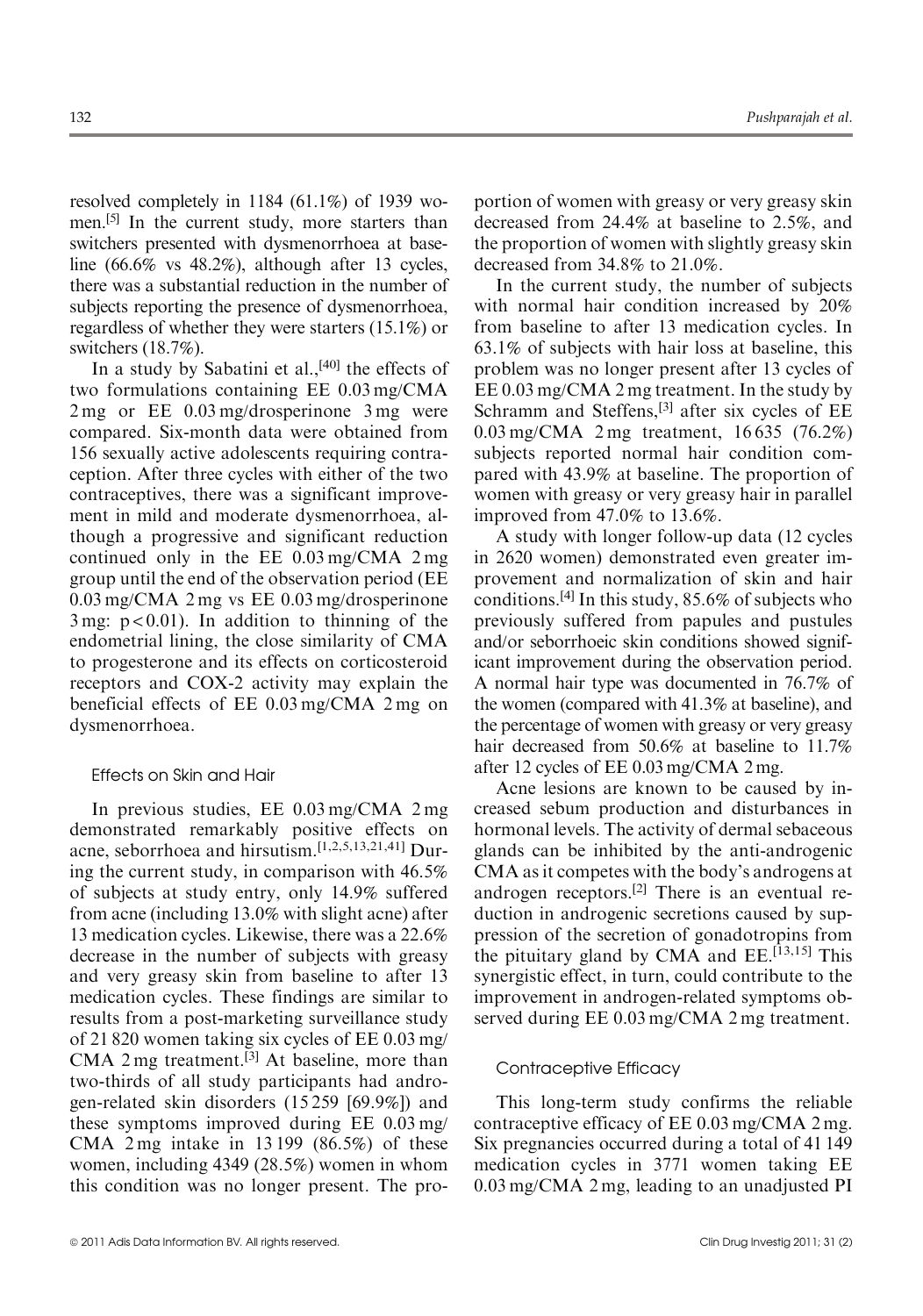of 0.19 (95% CI 0.07, 0.41). In three of these six pregnancies, conception occurred at time-points during which the efficacy of EE 0.03 mg/CMA 2 mg was reduced because of intake errors, resulting in an adjusted PI of 0.09 (95% CI 0.02, 0.28).

These results for the adjusted and unadjusted PI for EE 0.03 mg/CMA 2 mg compare favourably with those of other COCs containing EE 0.03 mg, which have reported PIs between 0 and 1.2.[19,29,42-44] In addition, they support the reliable contraceptive efficacy of EE 0.03 mg/CMA 2 mg, as already shown in previous studies.[1,3,21,41]

# Conclusion

The results of this non-interventional study investigating EE  $0.03 \text{ mg/CMA}$  2 mg (Belara®) in 3771 subjects during long-term use demonstrated that this COC has a favourable ADR profile, provides highly effective contraception and has a good bleeding profile. Additionally, EE 0.03 mg/CMA 2 mg was well tolerated and had beneficial effects on dysmenorrhoea, acne and hair loss as well as complaints associated with the cycle.

# Acknowledgements

This study was sponsored by Grünenthal GmbH, Germany. Grünenthal GmbH was involved in the design and conduct of the study; collection, analysis and interpretation of the data; and the preparation, review and approval of the manuscript. The authors would like to thank all of the gynaecologists, women and Grünenthal staff who participated in the study.

All authors are either present or former employees of Grünenthal GmbH, Aachen, Germany.

#### References

- 1. Plewig G, Cunliffe WJ, Binder N, et al. Efficacy of an oral contraceptive containing EE 0.03 mg and CMA 2 mg (Belara-) in moderate acne resolution: a randomized, double-blind, placebo-controlled phase III trial. Contraception 2009; 80 (1): 25-33
- 2. Kerscher M, Reuther T, Bayrhammer J, et al. Effects of an oral contraceptive containing chlormadinone and ethinylestradiol on acne-prone skin of women of different age groups: an open-label, single-centre, phase IV study. Clin Drug Investig 2008; 28 (11): 703-11
- 3. Schramm G, Steffens D. Contraceptive efficacy and tolerability on chlormadinone acetate 2 mg/ethinyl estradiol

0.03 mg (Belara®): results of a post-marketing surveillance trial. Clin Drug Invest 2002; 22 (4): 221-31

- 4. Schramm G, Steffens D. A 12-month evaluation of the CMA-containing oral contraceptive Belara®: efficacy, tolerability and anti-androgenic properties. Contraception 2003; 67 (4): 305-12
- 5. Schramm G, Heckes B. Switching hormonal contraceptives to a chlormadinone acetate-containing oral contraceptive. The Contraceptive Switch Study. Contraception 2007; 76 (2): 84-90
- 6. Mall-Haefeli M. Die Wirkung der Androgene auf das Zyklusgeschehen. In: Loch EG, Schramm G, editors. Chlormadinonacetat bei Androgenisierungserscheinungen. Stuttgart: Schattauer, 1995: 42-55
- 7. Kaiser E. Action of a new hormonal contraceptive (Neo-Eunomin®) on androgenisation of the skin in women. Geburtshilfe Frauenheilkd 1984; 44: 651-5
- 8. Carlborg L. Cyproterone acetate versus levonorgestrel combined with ethinyl estradiol in the treatment of acne. Acta Obstet Gynecol Scand 1986; 134 Suppl.: 29-32
- 9. Breckwoldt M, Zahradnik HP, Wiecker P. Hirsutismus. In: Orfanos CE, Happle R, editors. Hair and hair diseases. Berlin: Springer, 1990: 777-89
- 10. Luderschmidt C. Akne der Frau: eine interdisziplinäre Herausforderung. In: Loch EG, Schramm G, editors. Chlormadinonacetat bei Androgenisierungserscheinungen. Stuttgart: Schattauer, 1995: 57-76
- 11. Kuhl H. Comparative pharmacology of newer progestogens. Drugs 1996; 51 (2): 188-215
- 12. Rabe T, Kowald A, Ortmann J, et al. Inhibition of skin 5 alpha-reductase by oral contraceptive progestins in vitro. Gynecol Endocrinol 2000; 14 (4): 223-30
- 13. Worret I, Arp W, Zahradnik HP, et al. Acne resolution rates: results of a single-blind, randomized, controlled, parallel phase III trials with EE/CMA (Belara®), EE/LNG (Microgynon). Dermatology 2001; 203 (1): 38-44
- 14. Raudrant D, Rabe T. Progestogens with antiandrogenic properties. Drugs 2003; 63 (5): 463-92
- 15. Druckmann R. Profile of the progesterone derivative chlormadinone acetate: pharmacodynamic properties and therapeutic applications. Contraception 2009; 79(4): 272-81
- 16. Gerstmann BB, Piper JM, Tomita DK, et al. Oral contraceptive estrogen dose and the risk of deep venous thromboembolic disease. Am J Epidemiol 1991; 133 (1): 32-7
- 17. Kuhl H. Chemie und Pharmakologie von Chlormadinonacetat. In: Loch EG, Schramm G, editors. Chlormadinonacetat bei Androgenisierungserscheinungen. Stuttgart: Schattauer, 1995: 1-12
- 18. Rosenberg MJ, Waugh MS. Oral contraceptive discontinuation: a prospective evaluation of frequency and reasons. Am J Obstet Gynecol 1998; 179: 577-82
- 19. Akerlund M, Rode A, Westergaard J. Comparative profiles of reliability: cycle control and side effects of two oral contraceptive formulations containing 150 micrograms desogestrel and either 30 micrograms or 20 micrograms ethinyl oestradiol. Br J Obstet Gynaecol 1993; 100 (9): 832-8
- 20. Parsey KS, Pong A. An open-label, multicenter study to evaluate Yasmin, a low-dose combination oral contraceptive containing drospirenone, a new progestogen. Contraception 2000; 61 (2): 105-11